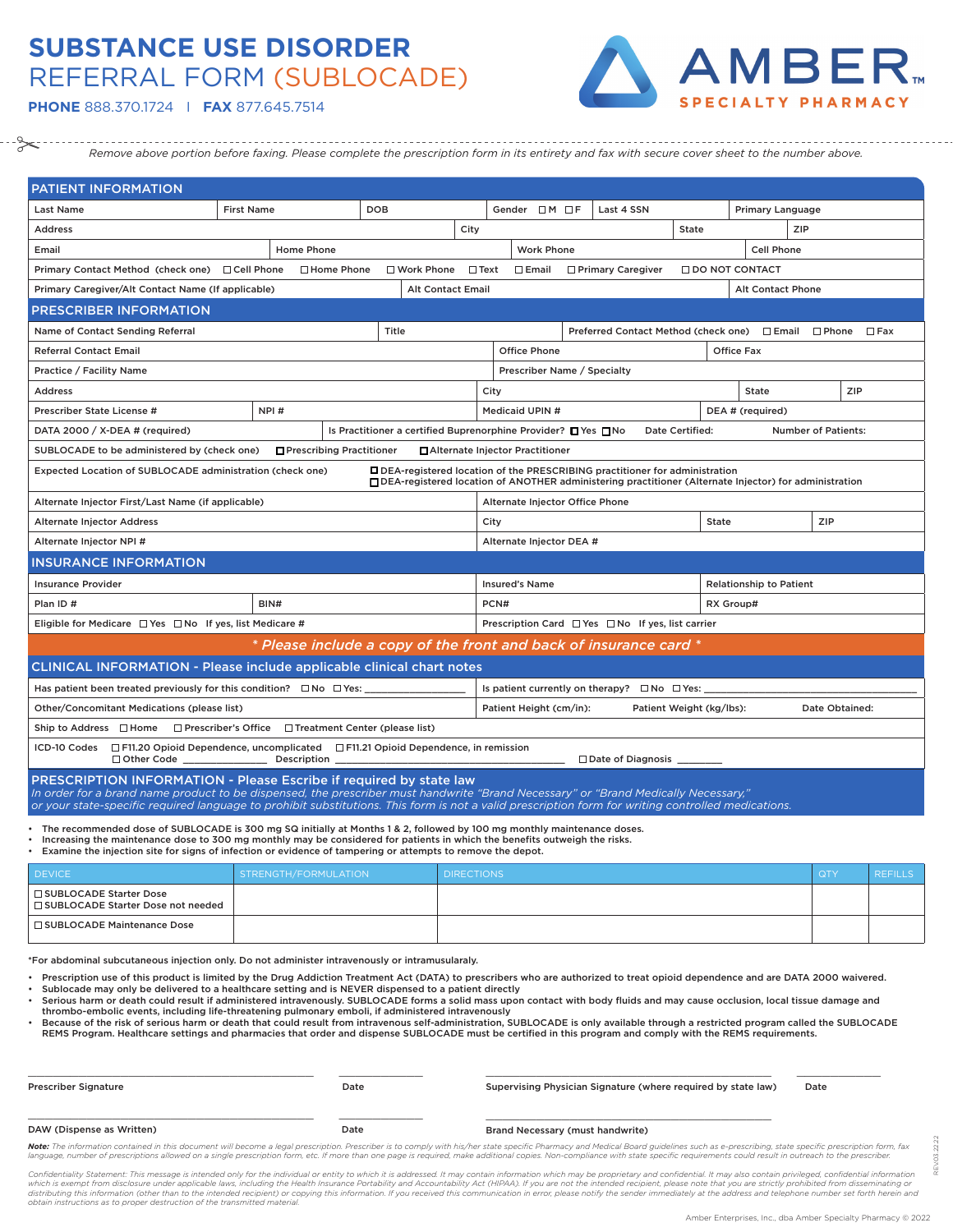## **SUBSTANCE USE DISORDER** REFERRAL FORM (Vivitrol)



**PHONE** 888.370.1724 I **FAX** 877.645.7514

--------------------------*Remove above portion before faxing. Please complete the prescription form in its entirety and fax with secure cover sheet to the number above.*

| PATIENT INFORMATION                                                                                                                                                                                                                                                                                                                                            |                         |                   |                                                                   |                         |             |                       |                        |  |                                                      |                   |                                |     |  |                |  |  |
|----------------------------------------------------------------------------------------------------------------------------------------------------------------------------------------------------------------------------------------------------------------------------------------------------------------------------------------------------------------|-------------------------|-------------------|-------------------------------------------------------------------|-------------------------|-------------|-----------------------|------------------------|--|------------------------------------------------------|-------------------|--------------------------------|-----|--|----------------|--|--|
| <b>Last Name</b>                                                                                                                                                                                                                                                                                                                                               |                         | <b>First Name</b> | <b>DOB</b>                                                        |                         |             |                       | Gender $\Box M \Box F$ |  | Last 4 SSN                                           |                   | Primary Language               |     |  |                |  |  |
| <b>Address</b>                                                                                                                                                                                                                                                                                                                                                 |                         |                   | City                                                              |                         |             |                       |                        |  |                                                      | State             |                                | ZIP |  |                |  |  |
| Email                                                                                                                                                                                                                                                                                                                                                          |                         |                   | <b>Home Phone</b>                                                 |                         |             | <b>Work Phone</b>     |                        |  |                                                      |                   | <b>Cell Phone</b>              |     |  |                |  |  |
| Primary Contact Method (check one)                                                                                                                                                                                                                                                                                                                             |                         | □ Cell Phone      | □ Home Phone                                                      | □ Work Phone            | $\Box$ Text | $\square$ Email       |                        |  | □ Primary Caregiver                                  | □ DO NOT CONTACT  |                                |     |  |                |  |  |
| <b>Alt Contact Email</b><br>Primary Caregiver/Alt Contact Name (If applicable)                                                                                                                                                                                                                                                                                 |                         |                   |                                                                   |                         |             |                       |                        |  |                                                      | Alt Contact Phone |                                |     |  |                |  |  |
| PRESCRIBER INFORMATION                                                                                                                                                                                                                                                                                                                                         |                         |                   |                                                                   |                         |             |                       |                        |  |                                                      |                   |                                |     |  |                |  |  |
| Name of Contact Sending Referral                                                                                                                                                                                                                                                                                                                               |                         |                   |                                                                   | Title                   |             |                       |                        |  | Preferred Contact Method (check one) □ Email □ Phone |                   |                                |     |  | $\Box$ Fax     |  |  |
| <b>Referral Contact Email</b>                                                                                                                                                                                                                                                                                                                                  |                         |                   |                                                                   |                         |             | <b>Office Phone</b>   |                        |  |                                                      |                   | <b>Office Fax</b>              |     |  |                |  |  |
| Practice / Facility Name                                                                                                                                                                                                                                                                                                                                       |                         |                   |                                                                   |                         |             |                       |                        |  | Prescriber Name / Specialty                          |                   |                                |     |  |                |  |  |
| <b>Address</b>                                                                                                                                                                                                                                                                                                                                                 |                         |                   |                                                                   |                         |             | City                  |                        |  |                                                      |                   | ZIP<br><b>State</b>            |     |  |                |  |  |
| Prescriber State License #                                                                                                                                                                                                                                                                                                                                     |                         | DEA#              |                                                                   |                         |             | NPI#                  |                        |  |                                                      |                   | Medicaid UPIN #                |     |  |                |  |  |
| <b>INSURANCE INFORMATION</b>                                                                                                                                                                                                                                                                                                                                   |                         |                   |                                                                   |                         |             |                       |                        |  |                                                      |                   |                                |     |  |                |  |  |
| <b>Insurance Provider</b>                                                                                                                                                                                                                                                                                                                                      |                         |                   |                                                                   |                         |             | <b>Insured's Name</b> |                        |  |                                                      |                   | <b>Relationship to Patient</b> |     |  |                |  |  |
| Plan ID#<br>BIN#                                                                                                                                                                                                                                                                                                                                               |                         |                   |                                                                   |                         |             | PCN#<br>RX Group#     |                        |  |                                                      |                   |                                |     |  |                |  |  |
| Eligible for Medicare $\Box$ Yes $\Box$ No If yes, list Medicare #                                                                                                                                                                                                                                                                                             |                         |                   |                                                                   |                         |             |                       |                        |  | Prescription Card □ Yes □ No If yes, list carrier    |                   |                                |     |  |                |  |  |
|                                                                                                                                                                                                                                                                                                                                                                |                         |                   | * Please include a copy of the front and back of insurance card * |                         |             |                       |                        |  |                                                      |                   |                                |     |  |                |  |  |
| <b>CLINICAL INFORMATION - Please include applicable clinical chart notes</b>                                                                                                                                                                                                                                                                                   |                         |                   |                                                                   |                         |             |                       |                        |  |                                                      |                   |                                |     |  |                |  |  |
| Prescription Type $\Box$ Naïve/New Start $\Box$ Therapy Restart $\Box$ Existing Treatment                                                                                                                                                                                                                                                                      |                         |                   |                                                                   |                         |             |                       |                        |  | Date of Last Dose                                    |                   |                                |     |  |                |  |  |
| Other/Concomitant Medications (please list)                                                                                                                                                                                                                                                                                                                    |                         |                   |                                                                   |                         |             |                       |                        |  |                                                      |                   |                                |     |  |                |  |  |
| If the diagnosis is alcohol or drug dependence, will the patient abstain from using alcohol or drugs? $\Box$ Yes $\Box$ No                                                                                                                                                                                                                                     |                         |                   |                                                                   |                         |             |                       |                        |  |                                                      |                   |                                |     |  |                |  |  |
| Will treatment be part of a comprehensive management program that includes psychosocial support? $\Box$ Yes $\Box$ No                                                                                                                                                                                                                                          |                         |                   |                                                                   |                         |             |                       |                        |  |                                                      |                   |                                |     |  |                |  |  |
| Please provide detailed information of pharmacologic and non-pharmacologic therapies used:                                                                                                                                                                                                                                                                     |                         |                   |                                                                   |                         |             |                       |                        |  |                                                      |                   |                                |     |  |                |  |  |
| Ship to Address □ Home                                                                                                                                                                                                                                                                                                                                         |                         |                   | $\Box$ Prescriber's Office $\Box$ Treatment Center (please list)  |                         |             |                       |                        |  |                                                      |                   |                                |     |  |                |  |  |
| Patient Height (cm/in)                                                                                                                                                                                                                                                                                                                                         |                         |                   |                                                                   | Patient Weight (kg/lbs) |             | Date Obtained         |                        |  |                                                      |                   |                                |     |  |                |  |  |
| $\Box$ F11.23 Opioid dependence with withdrawal<br>ICD-10 Codes<br>$\Box$ Other Code<br>Description<br>$\Box$ Date of Diagnosis $\Box$                                                                                                                                                                                                                         |                         |                   |                                                                   |                         |             |                       |                        |  |                                                      |                   |                                |     |  |                |  |  |
| PRESCRIPTION INFORMATION - Please Escribe if required by state law<br>In order for a brand name product to be dispensed, the prescriber must handwrite "Brand Necessary" or "Brand Medically Necessary."<br>or your state-specific required language to prohibit substitutions. This form is not a valid prescription form for writing controlled medications. |                         |                   |                                                                   |                         |             |                       |                        |  |                                                      |                   |                                |     |  |                |  |  |
| <b>MEDICATION</b>                                                                                                                                                                                                                                                                                                                                              | <b>DOSE</b>             |                   | <b>DIRECTIONS</b>                                                 |                         |             |                       |                        |  |                                                      |                   |                                | QTY |  | <b>REFILLS</b> |  |  |
| $\Box$ Vivitrol<br>(Naltrexone)                                                                                                                                                                                                                                                                                                                                | 380mg single use carton |                   | □ Inject 380mg IM every 28 days<br>□ Inject 380mg IM every        | days                    |             |                       |                        |  |                                                      |                   |                                |     |  |                |  |  |

I hereby authorize Amber Specialty Pharmacy to contact my prescribing provider to coordinate the delivery, receipt and storage of my Vivitrol prescription medication for the sole purpose of administration by my prescribing provider at my next scheduled appointment. Signature serves as the Patient Ship Authorization.

Prescriber Signature **Date** 

Supervising Physician Signature (where required by state law) Date \_\_\_\_\_\_\_\_\_\_\_\_\_\_\_\_\_\_\_\_\_\_\_\_\_\_\_\_\_\_\_\_\_\_

\_\_\_\_\_\_\_\_\_\_\_\_\_\_\_\_\_\_\_\_\_\_\_\_\_\_\_\_\_\_\_\_\_\_ \_\_\_\_\_\_\_\_\_\_

DAW (Dispense as Written) Date

\_\_\_\_\_\_\_\_\_\_\_\_\_\_\_\_\_\_\_\_\_\_\_\_\_\_\_\_\_\_\_\_\_\_ \_\_\_\_\_\_\_\_\_\_

\_\_\_\_\_\_\_\_\_\_\_\_\_\_\_\_\_\_\_\_\_\_\_\_\_\_\_\_\_\_\_\_\_\_ \_\_\_\_\_\_\_\_\_\_

Brand Necessary (must handwrite)

Note: The information contained in this document will become a legal prescription. Prescriber is to comply with his/her state specific Pharmacy and Medical Board guidelines such as e-prescribing, state specific prescriptio language, number of prescriptions allowed on a single prescription form, etc. If more than one page is required, make additional copies. Non-compliance with state specific requirements could result in outreach to the presc

Confidentiality Statement: This message is intended only for the individual or entity to which it is addressed. It may contain information which may be proprietary and confidential. It may also contain privileged, confiden distributing this information (other than to the intended recipient) or copying this information. If you received this communication in error, please notify the sender immediately at the address and telephone number set fo *obtain instructions as to proper destruction of the transmitted material.*

REV.1121

REV.1121